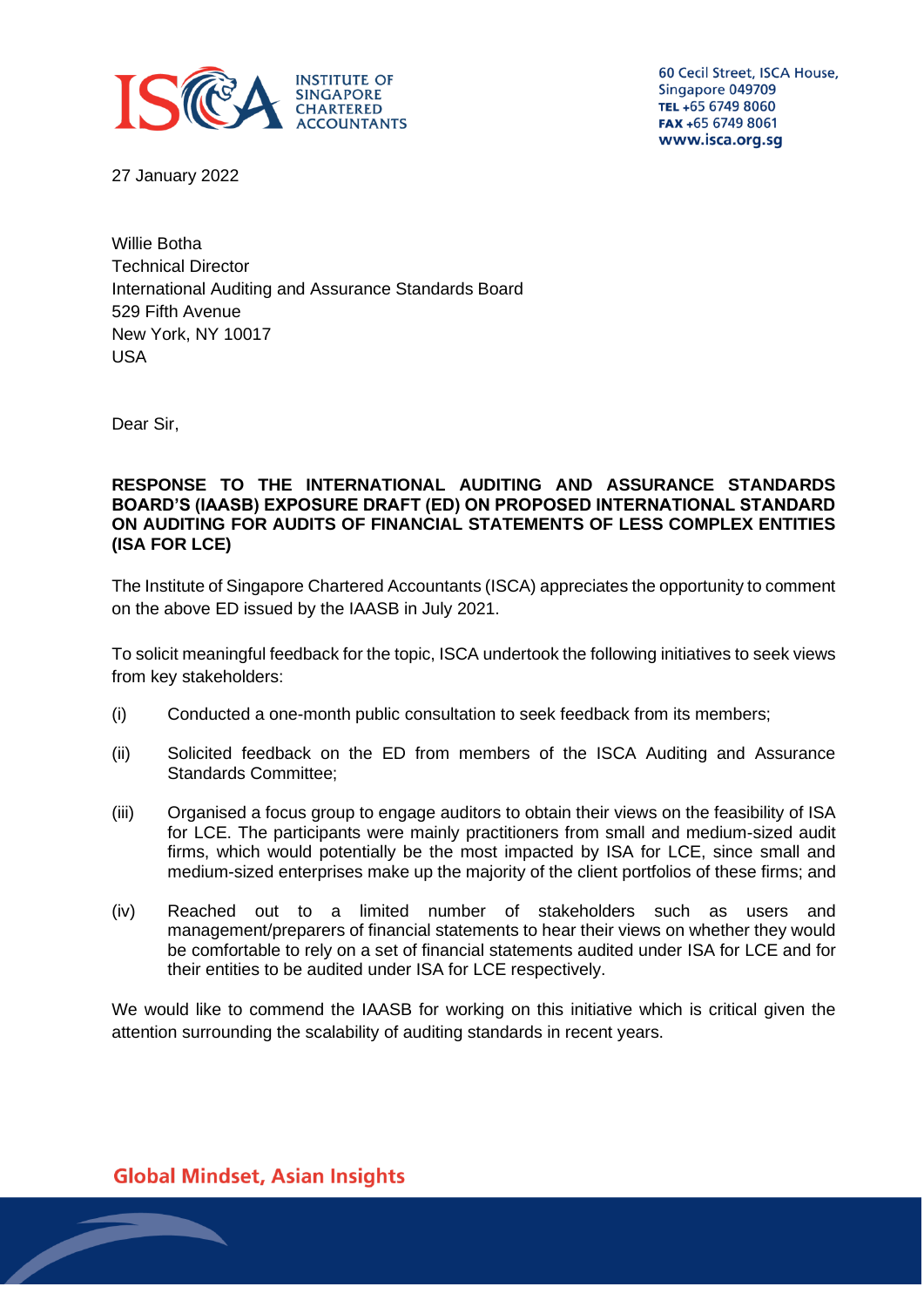Through our outreach activities, we have received mixed views from the profession on the ISA for LCE.

### *No clear distinction between ISAs and ISA for LCE*

Auditors who are not supportive of ISA for LCE do not see the need for a separate standard as they do not see a clear difference between ISAs and ISA for LCE since both frameworks are based on the same principles and are designed to ultimately achieve the same level of reasonable assurance. Consequently, they are not sure if there would be any reduction in audit efforts under the ISA for LCE framework, considering that the amount and quality of audit procedures and audit evidence required are expected to be similar as those under the ISAs since the same audit opinion should be reached under either framework. Furthermore, if auditors adopt ISA for LCE, clients may have the wrong impression that there was a reduction in audit efforts and question the adequacy of audit work performed. As such, there does not appear to be a strong impetus or incentive for auditors to adopt ISA for LCE.

This apparent lack of clear distinction has further implications which we have elaborated in our responses for Questions 7 and 9.

Notwithstanding the above, proponents of the standard expect a more efficient audit, especially with documentation being more focused and relevant to the nature of a less complex entity. For example, ISA for LCE recognises that some less complex entities, particularly owner-managed entities, may have less structured processes and systems. Hence, the risk assessment procedures in the ISAs have been tailored in ISA for LCE to suit a less complex environment. This reduces the need for auditors to consider and document why certain requirements in ISAs are not applicable to the entity due to its less complex nature. Hence, a more efficient audit process is welcomed by stakeholders, as shared in our response for Question 17.

Some auditors also feel that this could be an opportunity for firms to relook at their audit methodology, instead of mechanically following templates and checklists or prior year work papers which may include considerations which are not directly relevant to LCEs.

Furthermore, in a bigger audit firm with a mixture of larger and smaller clients, some proponents feel that the introduction of ISA for LCE could be a structured way in which firms can first train newer staff to work on smaller entities audited under ISCA for LCE to gain experience, before moving them to take on bigger audits under the ISAs.

### *Possibility of low adoption rate*

There are concerns about the potential low adoption rate of ISA for LCE as audit firms may not want to deviate from the current standards which they have been using all along. A comparison is drawn with the financial reporting standards, International Financial Reporting Standard for Small and Medium-sized Entities/Singapore Financial Reporting Standard for Small Entities, which are not widely used in Singapore.

In addition, we hear concerns that efficiencies achieved from using ISA for LCE may be marginal, especially for existing clients where audit templates and documentation have already been set up. Coupled with potential practical implementation challenges such as confusion among the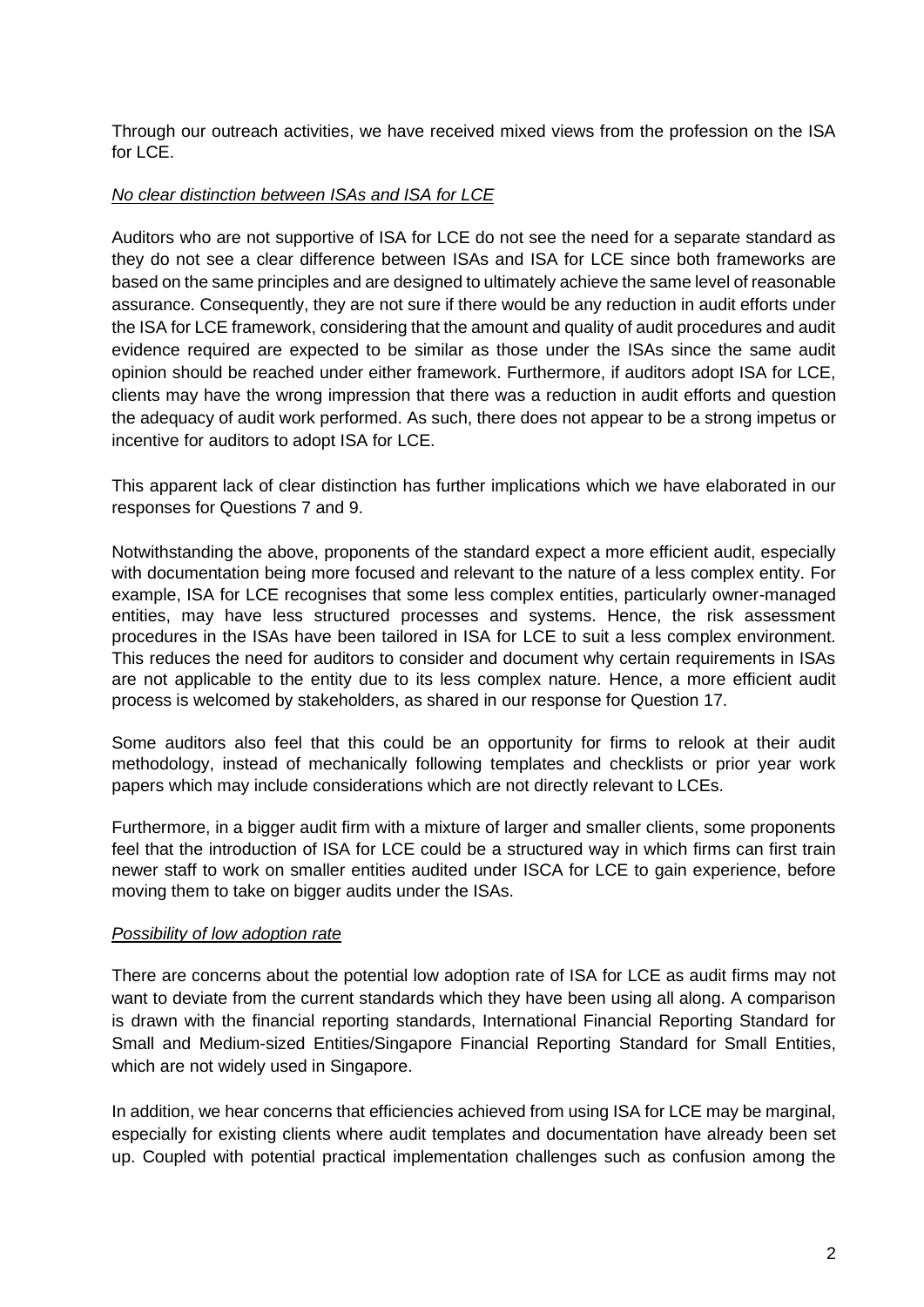audit staff over two sets of standards, especially during the transition period, this makes adopting ISA for LCE less attractive. Other challenges are further elaborated in our response for Question 17.

Our comments to certain specific questions in the ED are as follows:

*Section 4A – Overarching Positioning of ED-ISA for LCE*

Question 1

Views are sought on:

(a) The standalone nature of the proposed standard, including detailing any areas of concern in applying the proposed standard, or possible obstacles that may impair this approach?

We agree with IAASB's current approach in positioning ISA for LCE as a standalone standard as it would be more concise, and easier to read and apply. Currently, there is no option in ISA for LCE to refer back to the ISAs. This is good as allowing any such option will cause confusion in application as auditors will grapple with the question when they should refer to ISAs instead of ISA for LCE.

However, one concern that auditors have in relation to a standalone standard is the risk of having to change to applying the full suite of ISAs during the course of an audit arising from changes in the circumstances of the audited entity. For example, when the audited entity enters into complex transactions that were not made known to the auditor during the planning phase. Implications arising from this could include disruptions or delays to the audit timeline due to top-up procedures having to be performed and client dissatisfaction. While we note the IAASB's view that such situations of switching to ISAs may be uncommon, some guidance on how auditors can identify and deal with such scenarios could be helpful.

*Section 4B – Authority of the Standard*

Question 3

Views are sought on the Authority (or scope) of ED-ISA for LCE (Part A of the proposed standard). In particular:

- (a) Is the Authority as presented implementable? If not, why not?
- (e) Is the proposed role of legislative or regulatory authorities or relevant local bodies with standard setting authority in individual jurisdictions clear and appropriate?

Question 5

Regarding the Authority Supplemental Guide:

(b) Are there other matters that should be included in this guide?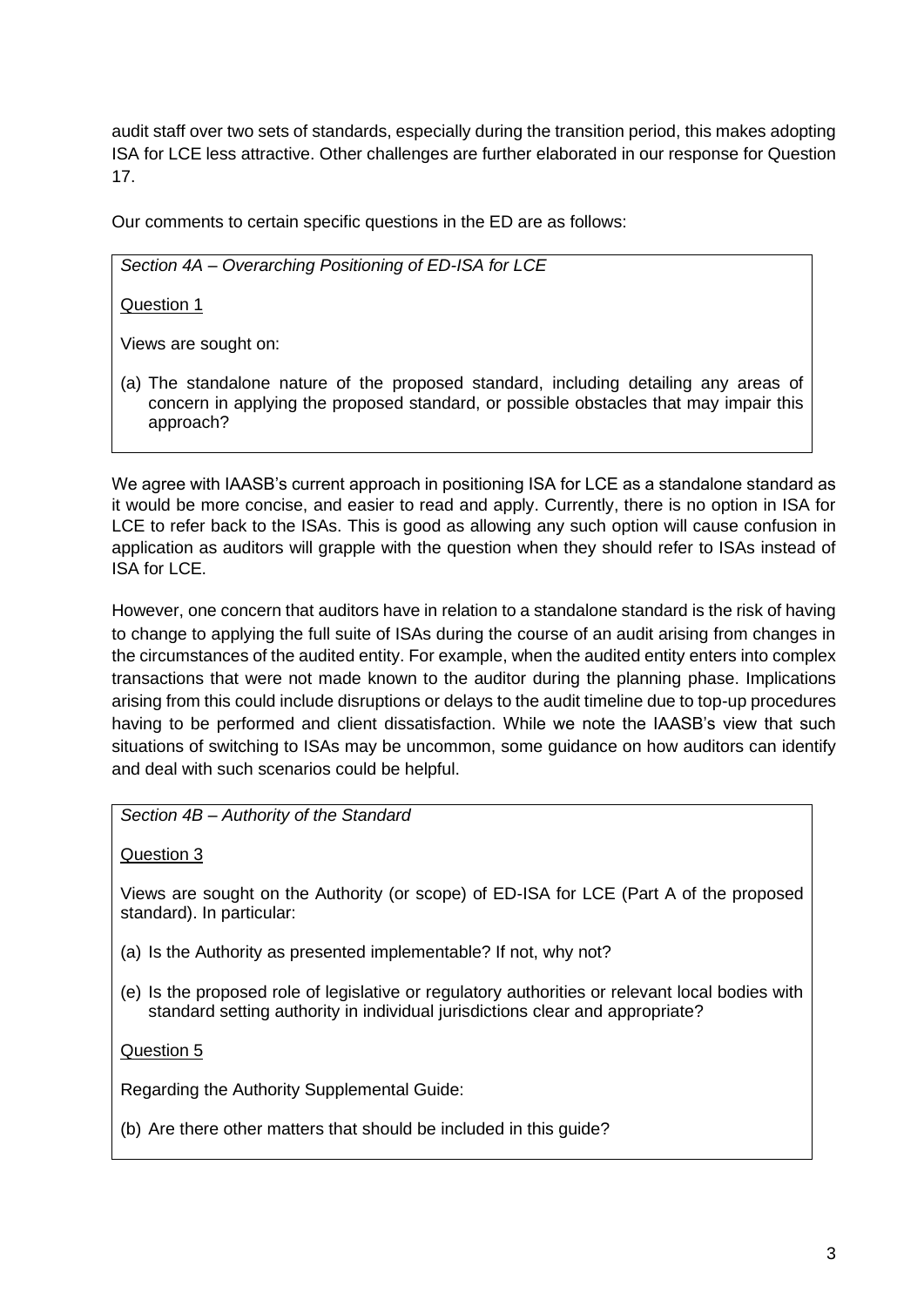The Authority as presented is generally clear and implementable. We agree that the specific prohibitions for the use of ISA for LCE (for example, listed entities, entities with public interest characteristics, etc) are appropriate. We also agree that regulators/standard-setters of individual jurisdictions should have the flexibility to decree jurisdiction-specific criteria, as different countries can have unique circumstances. This has been clearly indicated in ISA for LCE.

# *Quantitative Criteria*

The ED currently only considers specific prohibitions and qualitative characteristics in determining whether an entity is an LCE. In considering whether quantitative criteria should be included as part of the Authority of ISA for LCE to set out the scope of the standard, we note that many jurisdictions apply a set of quantitative criteria when determining qualification for audit exemption. While quantitative criteria could be viewed as more transparent and easier to apply as it involves less judgement (in the context of assessing if the entity meets the quantitative criteria to qualify as a less complex entity), we are supportive of IAASB's approach of focusing on qualitative criteria as quantum may not be indicative of complexity. Jurisdictions which prefer to include quantitative criteria can develop these on their own, which is allowable under ISA for LCE.

# *Accounting Estimates*

More guidance and examples on assessing the complexity of accounting estimates would be useful (i.e. what are considered complex accounting estimates). For instance, it can be common for entities with simple structures and transactions to hold investment properties or investments in derivatives, and it may be difficult to assess whether the valuation of these investments would be considered as complex accounting estimates.

## *Section 4C – Key Principles Used in Developing ED-ISA for LCE*

# Question 7

Views are sought on the key principles used in developing ED-ISA for LCE as set out in this Section 4C. Please structure your response as follows:

(a) The approach to how the ISA requirements have been incorporated in the proposed standard (see paragraphs 74-77).

## *Transition from ISA for LCE to ISAs*

If it is determined that ISA for LCE is no longer appropriate for use in an audit engagement, paragraph 139(d) of the ED requires the auditor to consider whether there are any additional procedures required on opening balances. More clarity and explanations should be provided by the IAASB on the timing and rationale for additional procedures on opening balances to be considered. In essence, the prior year audit performed under ISA for LCE should have been sufficient for the purpose of the entity in ascertaining its opening balances as it had qualified as an LCE then.

The requirement to consider additional procedures on opening balances somewhat contradicts the principle that both ISA for LCE and ISAs will arrive at the same level of reasonable assurance.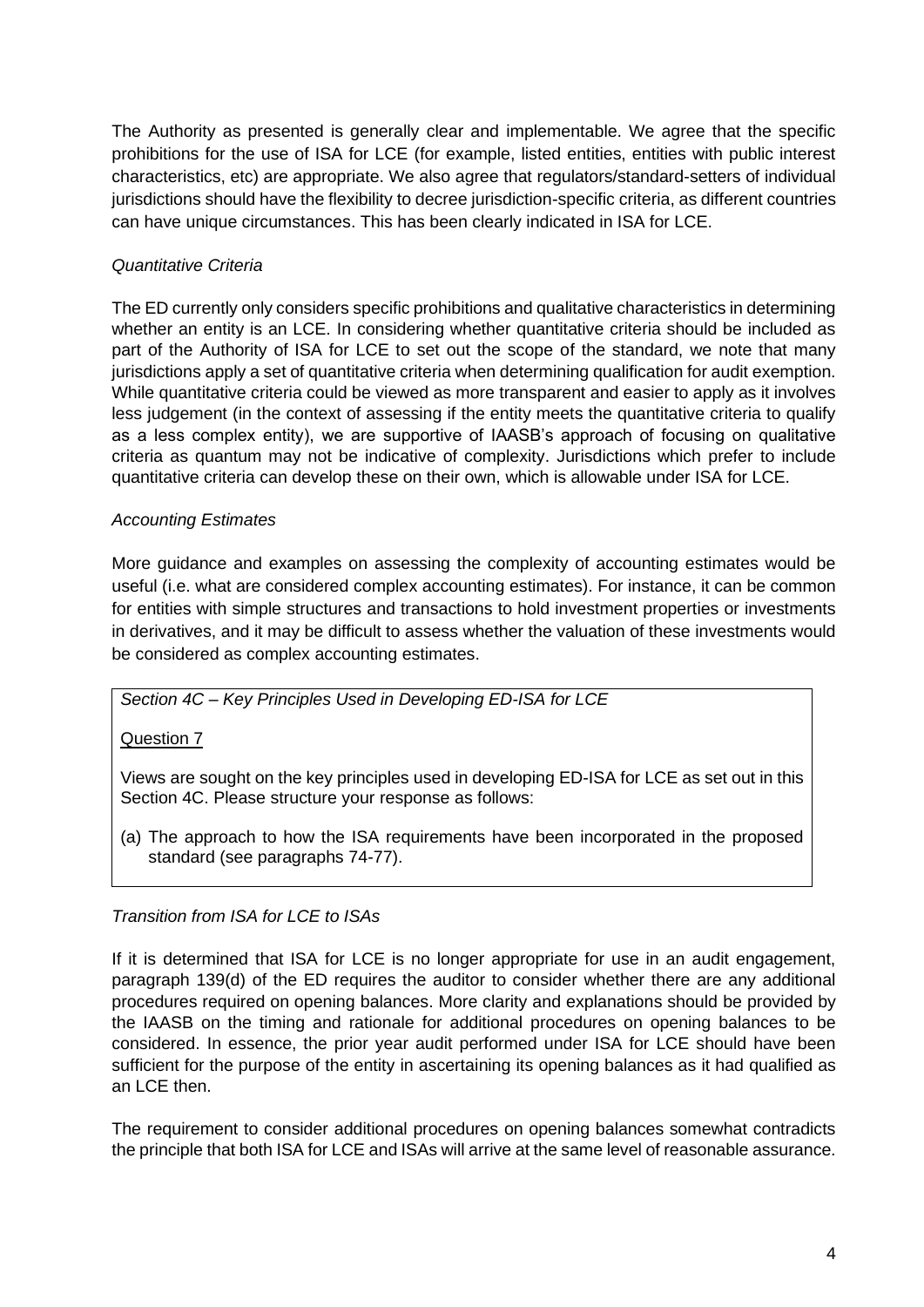It also alludes to the fact that the ISA for LCE may not have been adequate and so additional procedures would have to be carried out if ISAs were applied instead. This should not be the case since ISA for LCE was designed to leave out those requirements which are not relevant for LCE.

## *Essential Explanatory Material (EEM)*

We agree with the approach to include the EEM in the body of the proposed standard as it would be easier to read and more reader-friendly. We also agree with the approach to limit the EEM to where it is essential to understanding or applying a requirement(s) to keep it succinct for the purpose of LCE audits. The manner in which the EEM has been presented is also clear (i.e. presented in italics in separate blue boxes).

# *Section 4E – Content of ED-ISA for LCE*

### Question 9

Please provide your views on the content of each of **Parts 1 through 8** of ED-ISA for LCE, including the completeness of each part. In responding to this question, please distinguish your comments by using a subheading for each of the Parts of the proposed standard.

## *Differences between ISAs and ISA for LCE*

From the mapping document provided to illustrate how the requirements from the ISAs have, or have not, been incorporated in ISA for LCE, it is not clear how ISA for LCE is significantly different from ISAs, except that most of the application material has been removed.

Since both standards are based on the same principles and ultimately would achieve the same level of reasonable assurance, it is difficult for auditors to appreciate if there are any substantive differences between ISA for LCE and ISAs, apart from possibly reduced documentation. It would be even harder for stakeholders who are non-auditors to understand the differences. As a result, auditors and stakeholders will find it challenging to appreciate the benefits of ISA for LCE or consider its usage.

Additionally, opponents to ISA for LCE argue that at the moment, firms are already incorporating scalability in their audit approach to cater to different levels of complexity (for example, an audit of a large multinational company vs a small private company). If there is no clear distinction between ISA for LCE audits and those under the ISAs, they suggest that instead of introducing a separate auditing framework, an alternative could be to increase the scalability in the existing ISAs by segmenting the standards into sections that would be applicable to all entities and sections that would only apply for more complex situations.

Hence, it would be essential for the IAASB to provide clarifications on the differences between ISA for LCE and ISAs, as auditors that perform audits under both sets of standards need to have a clear understanding of the differences to properly navigate the transition from ISA for LCE to ISAs (or vice versa). This would alleviate one of the key concerns that audit firms have in terms of training their staff on two sets of standards as mentioned in our opening comments of this letter.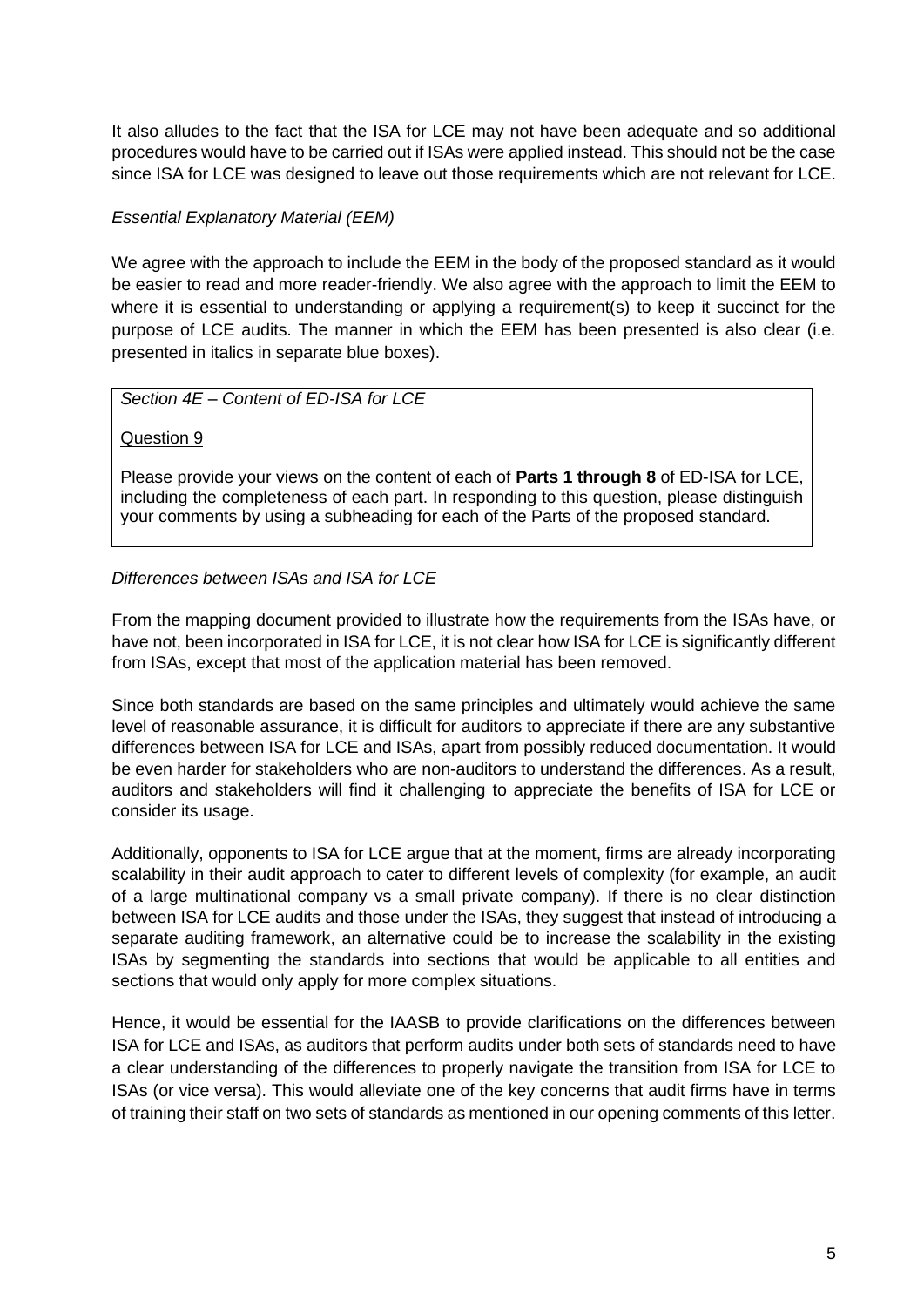*Section 4F – Other Matters*

Question 17

In your view, would ED-ISA for LCE meet the needs of users and other stakeholders for an engagement that enables the auditor to obtain reasonable assurance to express an audit opinion and for which the proposed standard has been developed? If not, why not. Please structure your comments to this question as follows:

- (a) Whether the proposed standard can, and will, be used in your jurisdiction.
- (b) Whether the proposed standard meets the needs of auditors, audited entities, users of audited financial statements and other stakeholders.
- (c) Whether there are aspects of the proposed standard that may create challenges for implementation (if so, how such challenges may be addressed).

## *Whether ISA for LCE meets the needs of stakeholders*

In principle, ISA for LCE would meet the needs of stakeholders since it allows auditors to provide a reasonable assurance opinion, consistent with an audit performed under ISAs.

Based on users of financial statements who responded to our outreach, they are comfortable relying on a set of financial statements audited under ISA for LCE, given that the underlying concepts of the audit performed and level of assurance achieved is the same as a set of financial statements audited under ISAs. From the perspective of management/preparers of financial statements, they welcome a more efficient audit process and expect that this will translate to less time spent dealing with auditors.

However, some users expressed concerns over whether there will be sufficient safeguards in place to ensure that ISA for LCE is rightfully applied to only in-scope entities, so that the rigour and quality of audit is not compromised as a result of applying ISA for LCE incorrectly (i.e. on non-LCEs). A suggestion is for the justification that the audited entity qualifies as an LCE to be made clear and agreed between the audited entity and the auditors. This could include, among others, representation by those charged with governance (TCWG).

Users of financial statements who are not supportive of ISA for LCE also perceive the standard to be of lower quality, leading to a less robust audit. This would create the misconception that there are two different tiers of audit opinion and that there would be issues with comparability. This could widen the expectation gap, which will not be in the public interest.

## *Challenges auditors may face when deciding to use ISA for LCE*

Consistent with the misconception by users of the financial statements, one of the concerns that auditors have is whether they will be able to convince TCWG of the audited entity and users of the audited financial statements (such as banks, creditors and suppliers) that an audit conducted using ISA for LCE is equally robust. If the misconceptions are not rectified, TCWG or management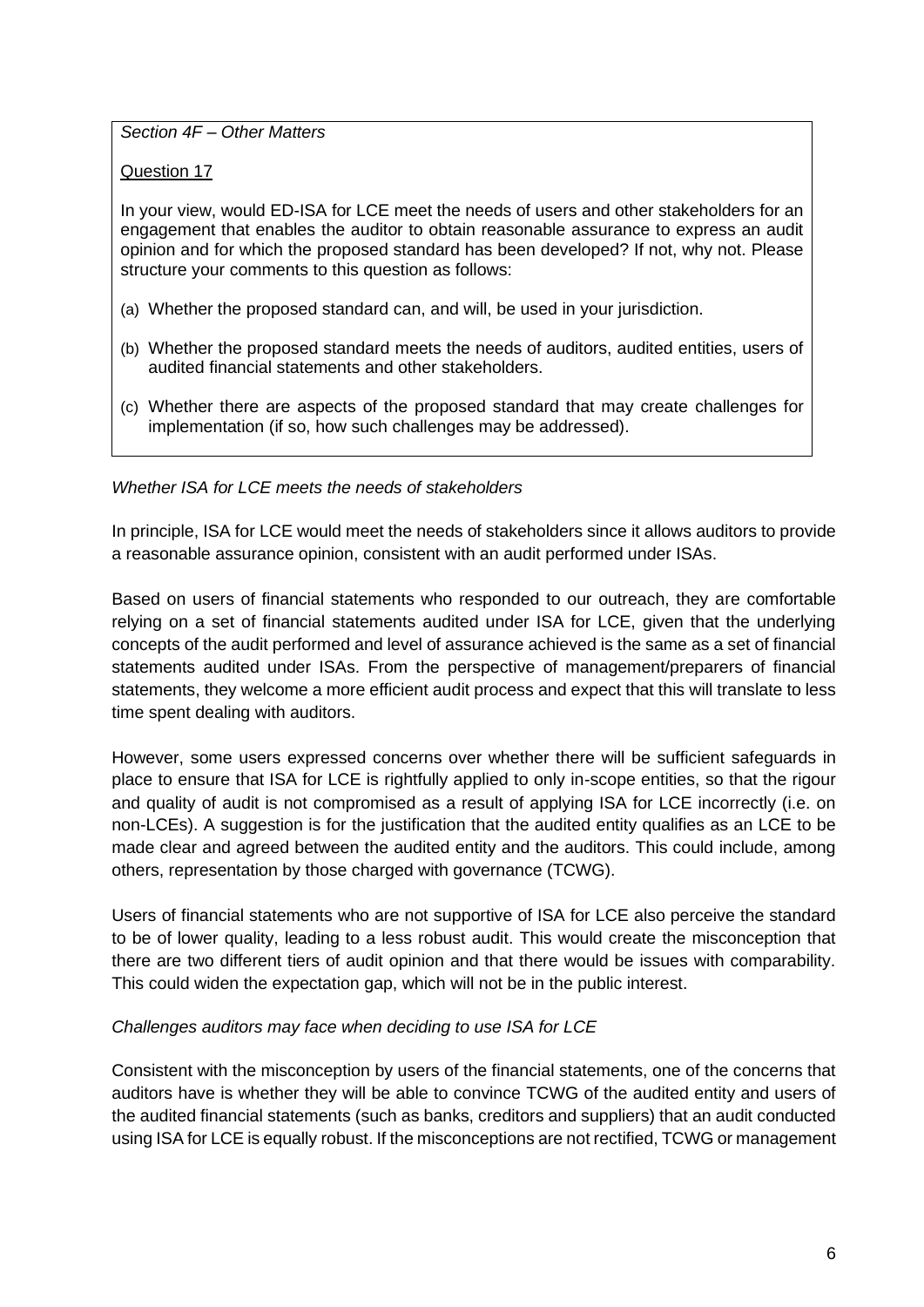of the audited entity may not want their auditors to use ISA for LCE or the auditors themselves may not be keen to use the standard as well.

In this regard, regulators and standard-setters could help to communicate to stakeholders and deliver the message that both ISAs and ISA for LCE would result in equally robust audits to dispel any misconceptions. As the international auditing standard-setter, IAASB could lend a strong voice to this with a statement to that effect. However, before this can happen, we wish to reiterate the importance of IAASB clarifying the differences between ISA for LCE and the ISAs. Without clear distinction, it would be confusing for the stakeholders as the output (i.e. a reasonable assurance audit opinion) is the same.

Another challenge, as described earlier, is the risk of having to change to applying ISAs during the course of an audit due to the standalone nature of the standard. Weighing the implications arising from this, auditors may choose not to adopt the standard at all.

### *Regulatory perspective*

As auditing is a highly regulated profession, introducing a separate and new auditing framework would have an impact on the regulatory environment. Questions would arise on whether there would be any differences in how inspections would be conducted for audits under ISA for LCE vis-à-vis those under ISAs. For example, given that audits under ISA for LCE also provide reasonable assurance, it is not certain if regulators will accept reduced levels of documentation under the new standard. The adoption of ISA for LCE may necessitate corresponding adjustments to the inspection framework. Hence, it is critical for standard-setters to work closely with the regulators during the adoption stage of ISA for LCE.

*Section 5 – Group Audits*

Question 22

The IAASB is looking for views on whether group audits should be excluded from (or included in) the scope of ED-ISA for LCE. Please provide reasons for your answer.

### Question 24

If group audits are to be included in the scope of ED-ISA for LCE, the IAASB is looking for views about how should be done (please provide reasons for your preferred option):

- (a) The IAASB establishes a proxy(ies) for complexity for when the proposed standard may be used ("Option 1 - see paragraph 169); or
- (b) ED-ISA for LCE sets out qualitative characteristics for complexity specific to groups (Option 2 - see paragraph 176), to help users of the proposed standard to determine themselves whether a group would meet the complexity threshold.

In our view, group audits should be included in the scope of ISA for LCE, as they may not always be complex. It is not uncommon to see groups which are not complex, for example, where all entities are within the same jurisdiction and separate entities are set up for mostly inter-company transactions or for administrative reasons. For example, a group that consist of a holding company that manufactures goods and sells 100% of the goods to its subsidiary (which acts as